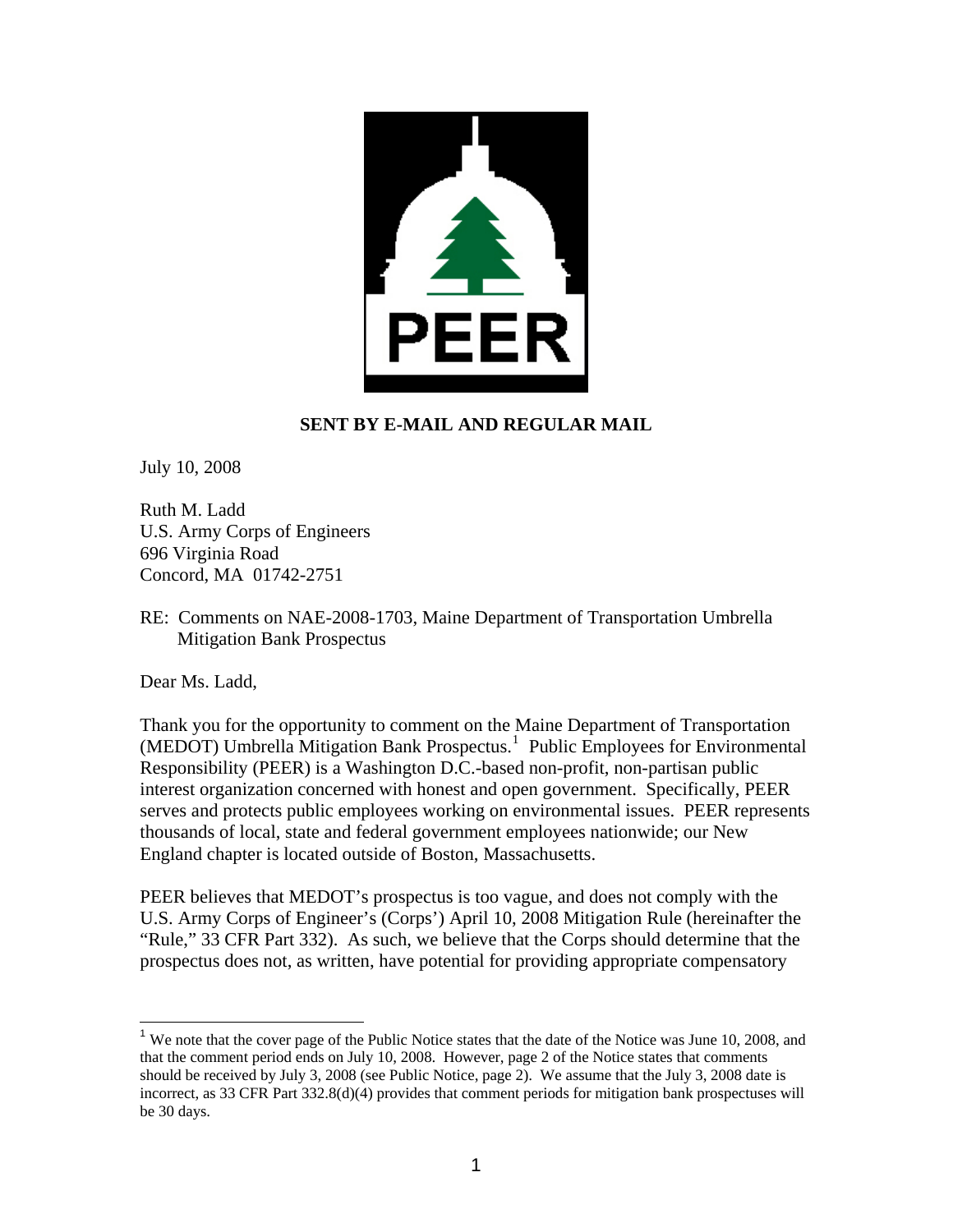mitigation for Department of the Army permits. Our specific comments are set forth below.

**Prospectus is incomplete and violates 33 CFR Part 332.**. 33 CFR Part 332.8(d)(2) (the April 10, 2008 "Mitigation Rule"), which is applicable to umbrella mitigation banks, states that a mitigation bank prospectus *must* provide a summary of the following: 1) the objectives of the bank; 2) how the bank will be established and operated; 3) the proposed service area; 4) the need for the bank and the technical feasibility of such bank; 5) ownership and long-term management of the bank; 6) qualifications of the sponsor; 7) the ecological suitability of the site to achieve the objectives of the bank (including the biological, chemical, and physical characteristics of the bank site); and 8) assurance of water rights to support long-term sustainability of the bank. In the Public Notice for MEDOT's Umbrella Mitigation Bank prospectus, the Corps states:

Since there are no specific sites proposed yet because the umbrella concept has not been approved, the ecological suitability and long term sustainability of sites will only be addressed in subsequent project submittals after the sponsor has been notified if and when a draft banking instrument can be developed. Public Notice for NAE-2008-1703, June 10, 2008, page 1.

This is not consistent with the Mitigation Rule. There is a mandatory duty to include the information about ecological suitability and water rights. In fact, Section 332.8(h) states that for umbrella mitigation banks, sites must be included "using the procedures in paragraph  $(g)(1)$ ." Paragraph  $(g)(1)$  states that the "approval of umbrella mitigation bank sites ….must follow the appropriate procedures in paragraph (d) of this section," unless the district engineer determines it should be streamlined. Paragraph (d) of this section states:

The prospectus must provide a summary of the information regarding the proposed mitigation bank … at a sufficient level of detail to support informed public and IRT comment….A complete prospectus includes the following information:

- i. The objectives of the proposed mitigation bank or in-lieu fee program.
- ii. How the mitigation bank or in-lieu fee program will be established and operated.
- iii. The proposed service area.
- iv. The general need for and technical feasibility of the proposed mitigation bank or in-lieu fee program.
- v. The proposed ownership arrangements and long-term management strategy for the mitigation bank or in-lieu fee project sites.
- vi. The qualifications of the sponsor to successfully complete the type(s) of mitigation project(s) proposed, including information describing any past such activities by the sponsor.
- vii. For a proposed mitigation bank, the prospectus must also address: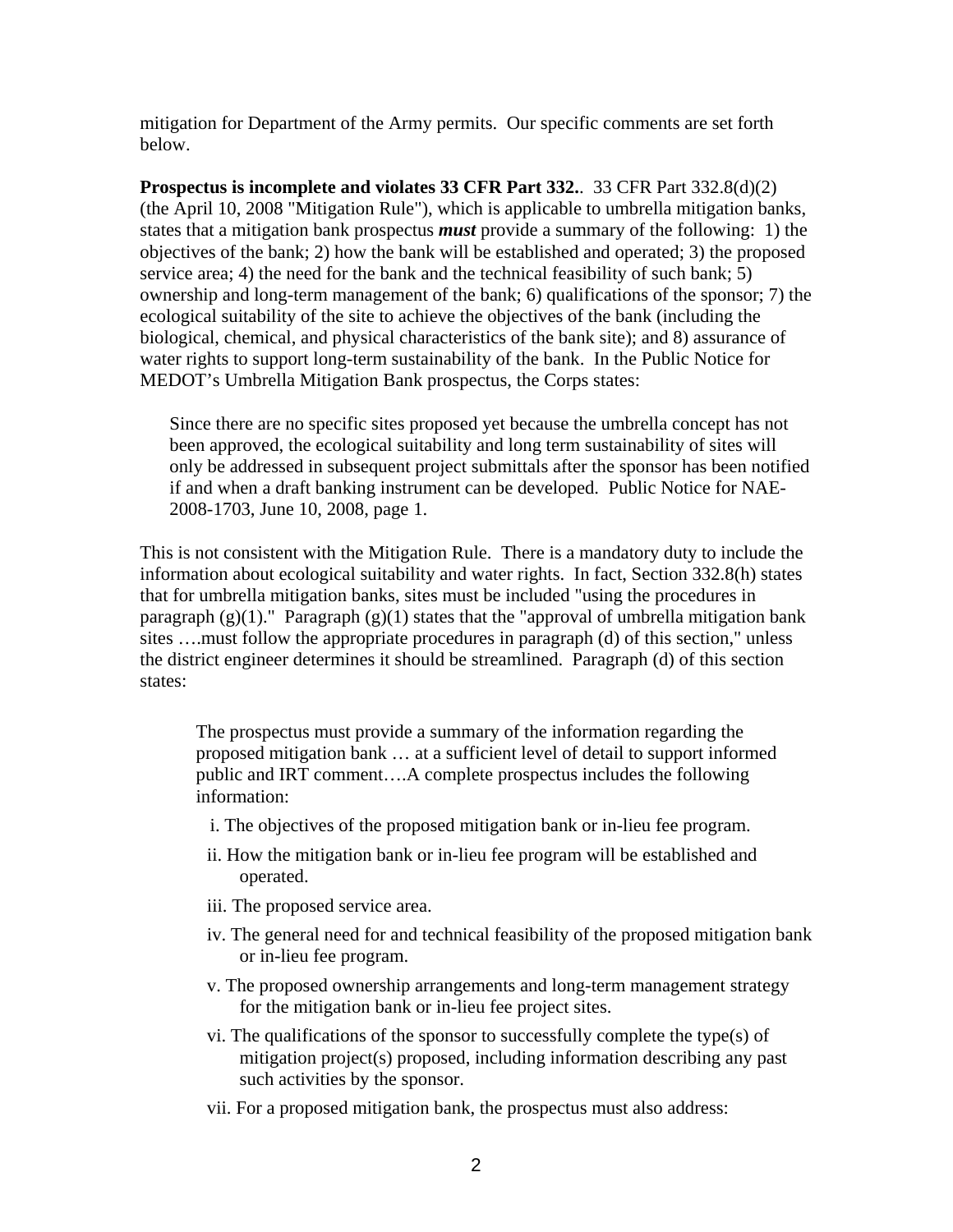- A. The ecological suitability of the site to achieve the objectives of the proposed mitigation bank, including the physical, chemical, and biological characteristics of the bank site and how that site will support the planned types of aquatic resources and functions; and
- B. Assurance of sufficient water rights to support the long-term sustainability of the mitigation bank (33 CFR Part 332.8(d)(2)).

Therefore, the prospectus proposed by MEDOT is incomplete, and is does not provide a mitigation banking site which can be examined for its ecological suitability. Moreover, the prospectus does not include any discussion of assurance of sufficient water rights. It does not appear that the Rule contemplates approval of a prospectus without at least one site included. Provisions exist in the Rule to *add* sites to an approved plan, but the language of the Rule indicates that a complete prospectus must have at least one site. Without it, neither the public nor the IRT would have enough information to evaluate the merits of the prospectus. As MEDOT's proposed prospectus is incomplete, we urge the Corps to reject it on these grounds.

**The prospectus incorrectly assumes that mitigation banking is to be given priority over other types of mitigation.** MEDOT's prospectus states that the Mitigation Rule gives "priority" to mitigation banks over in-lieu mitigation and permittee-responsible mitigation. Specifically, MEDOT states that one of its goals in establishing an umbrella mitigation bank is that it allows them to:

follow mitigation priorities established by …the Rule….This ruling gives priority to mitigation banking followed by in lieu fee and permitee-responsible wetland compensation options (Prospectus, page 5).

This interpretation of the Rule is incorrect. The Rule simply establishes criteria and standards for *all* types of compensatory mitigation. The district engineer is given discretion as to which type of compensatory mitigation has the most likelihood for success, and what is environmentally preferable. The Rule states that the district engineer should give preference to a mitigation bank only when permitted impacts are located within the service area of an approved mitigation bank, and the bank has the appropriate number and type of credits already available (Part 332.3(b)(2)). Moreover, the Rule states that the district engineer should give in-lieu fee programs preference when the in-lieu fee program has released credits available from a specific approved in-lieu fee project, or give permittee-responsible mitigation preference when the project would restore an outstanding resource. Therefore, any preference to the type of mitigation used is case by case, and not an overall preference for mitigation banks.

**MEDOT's goal of "compensating in advance" is unclear.** MEDOT's prospectus also states one of its goals is to "compensate in advance" for wetland losses. This will only occur if the mitigation bank is in place and functioning before the wetlands alteration occurs, and it is not clear from the prospectus that this will be the case. In other words, the prospectus is so vague that it is impossible to tell whether this goal will be met with this proposed umbrella mitigation bank.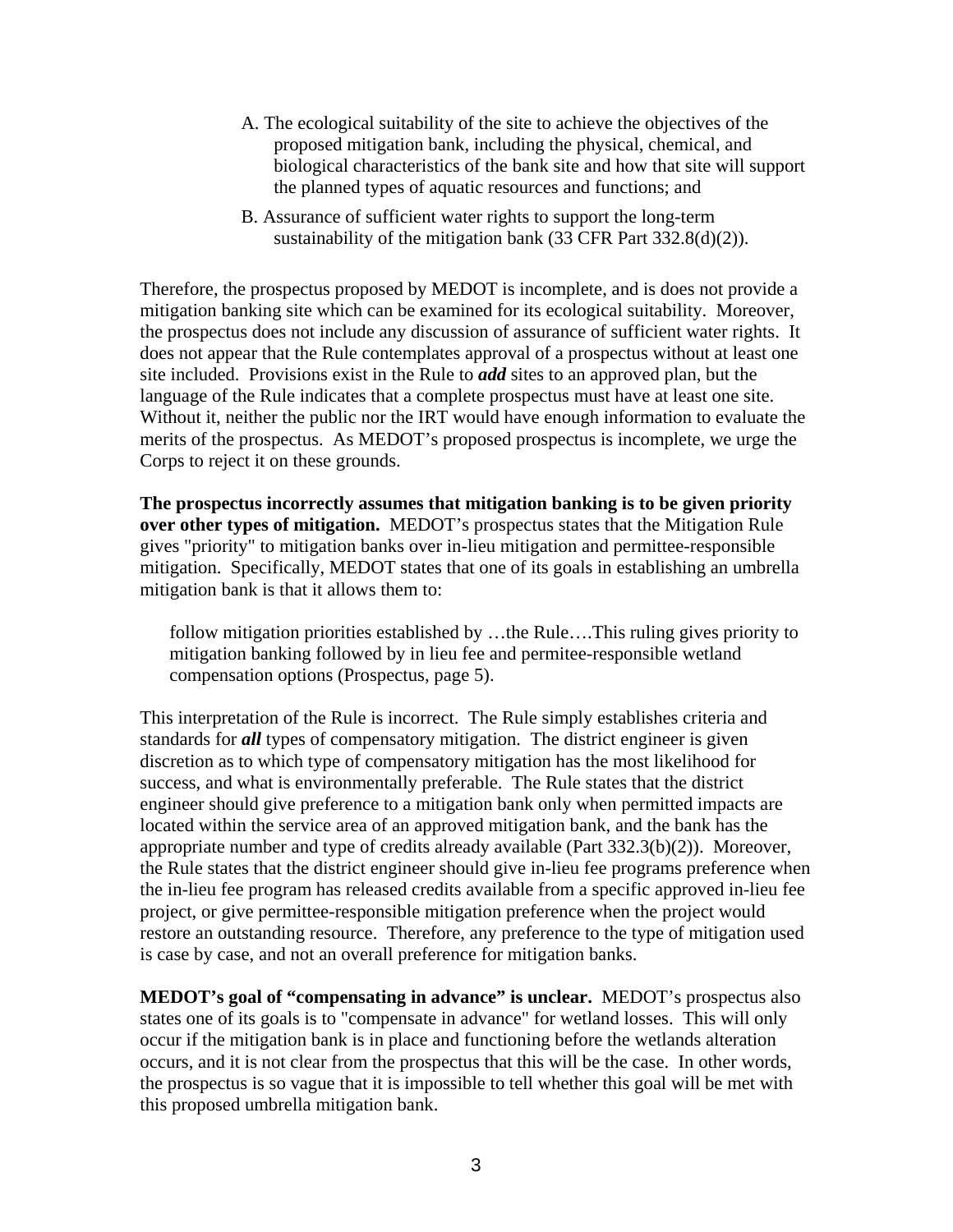**There is no evidence that MEDOT has the qualifications to adequately construct and sponsor a bank**. Wetland mitigation is difficult, and more often than not, it fails. In fact, in 2003, the Corps studied the success o wetland mitigation throughout New England, and found that only 17% of the sites examined were considered to be adequate functional replacements of the wetlands filled (Success of Corps-Required Wetland Mitigation in New England, April 3, 2003, page 11;

[http://www.nae.usace.army.mil/reg/wholereport.pdf\)](http://www.nae.usace.army.mil/reg/wholereport.pdf). MEDOT states in its prospectus that it has "built some 85+ [wetland mitigation] sites" over 25 years, but the prospectus gives no indication of how successful those 85+ sites were. Constructing wetland mitigation sites is not the same thing as replacing wetlands functions and values. Therefore, PEER urges the Corps to assess MEDOT's success at wetland mitigation before it approves this prospectus.

**Use of Sears Island as mitigation bank is nonsensical**. Although the prospectus does not mention any potential mitigation bank sites, MEDOT released a document on January 31, 2008 entitled "Maine Department of Transportation Federal Wetland Mitigation Bank Prospectus: State-Wide, Single-Client." This document clearly stated MEDOT's intention that "as many as 600 acres of Sears Island become the foundation for a federal mitigation bank via execution of a conservation easement" (page 15). They also state that only ¾ of an acre of wetland restoration opportunities exist on the island, and that the primary goal would be to preserve a portion of Sears Island in exchange for filling wetlands elsewhere in the state. What is even more disturbing is MEDOT's plan to use the remaining 341 acres of the island for a port. The Corps is well aware that in the early 1990s, MEDOT and its consultants told numerous federal agencies that there were no wetlands on the island – and then proceeded to illegally fill more than 10 acres of them. The U.S. Environmental Agency (EPA) filed a civil enforcement action against MEDOT and its contractors. MEDOT settled the case for \$800,000 worth of wetland restoration and preservation efforts. The original plan to construct a cargo port on Sears Island was wisely withdrawn by MEDOT due to the federal agencies overwhelming concerns about the environmental impacts and MEDOT's inability to mitigate for them.

PEER believes that MEDOT does indeed have a mitigation banking site in mind: Sears Island. PEER also believes that the prospectus before us today does not mention Sears Island because of the controversy surrounding MEDOT's role in the past enforcement action and permit application for a port on Sears Island. However, if the Corps approves this prospectus, it will encourage MEDOT to try, once again, to develop Sears Island. We therefore urge the Corps to require MEDOT to put all its cards on the table, and allow both the public and the IRT to review the adequacy of preservation of part of Sears Island as a mitigation bank.

**Conclusion.** Due to the fact that MEDOT's proposed prospectus does not include all the information required by the Mitigation Rule, together with the fact that there is no evidence in the record to indicate MEDOT's qualifications to be a bank sponsor, we urge the district engineer to make the determination that the proposed mitigation bank does not